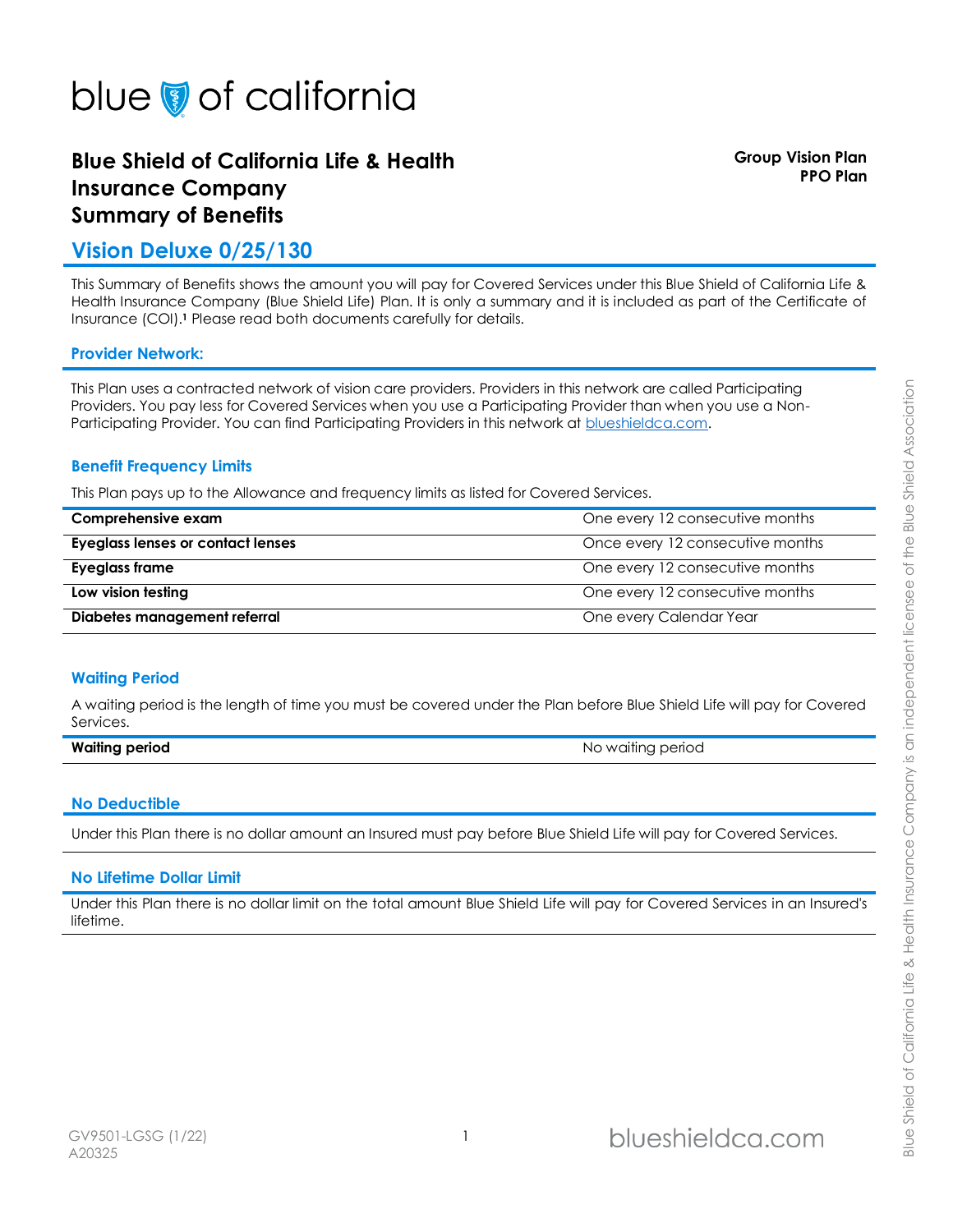| <b>Benefits<sup>2</sup></b>                                                                                                                                     |                                                | Your payment                                        |  |
|-----------------------------------------------------------------------------------------------------------------------------------------------------------------|------------------------------------------------|-----------------------------------------------------|--|
|                                                                                                                                                                 | When using a<br><b>Participating Provider3</b> | When using a Non-<br><b>Participating Provider4</b> |  |
| <b>Eye examinations</b>                                                                                                                                         |                                                |                                                     |  |
| Comprehensive exam                                                                                                                                              |                                                |                                                     |  |
| One per Insured every 12 months.                                                                                                                                |                                                |                                                     |  |
| Ophthalmologic visit                                                                                                                                            | \$0                                            | All charges above \$60                              |  |
| Optometric visit                                                                                                                                                | \$0                                            | All charges above \$50                              |  |
| Retinal Imaging                                                                                                                                                 | \$39                                           | Not covered                                         |  |
| One per Insured every 12 months by a Participating<br>Provider instead of a standard comprehensive exam with<br>dilation.                                       |                                                |                                                     |  |
| Standard contact lens fitting and evaluation                                                                                                                    | Not covered                                    | Not covered                                         |  |
| One per Insured every 12 months by a Participating<br>Provider if administered at the same time as the<br>comprehensive exam.                                   |                                                |                                                     |  |
| <b>Eyewear/Materials</b>                                                                                                                                        |                                                |                                                     |  |
| Eyeglass frame                                                                                                                                                  | \$25 plus all charges<br>above \$130           | All charges above \$40                              |  |
| One per Insured every 12 months.                                                                                                                                |                                                |                                                     |  |
| Plano (non-prescription) sunglasses                                                                                                                             | \$25 plus all charges<br>above \$130           | Not covered                                         |  |
| One per Insured every 12 months instead of an eyeglass<br>frame when prescribed by a Participating Provider or<br>surgeon after vision correction surgery.      |                                                |                                                     |  |
| Eyeglass lenses and lens treatments                                                                                                                             |                                                |                                                     |  |
| One pair of lenses per Insured every 12 months. Each pair<br>of eyeglass lenses includes pink or rose tint #1 or #2 in the<br>Allowance and up to 61mm in size. |                                                |                                                     |  |
| Single vision                                                                                                                                                   | \$25                                           | All charges above \$43                              |  |
| Lined bifocal<br>$\bullet$                                                                                                                                      | \$25                                           | All charges above \$60                              |  |
| Lined trifocal                                                                                                                                                  | \$25                                           | All charges above \$75                              |  |
| 7.25 diopter, or more                                                                                                                                           | \$25                                           | All charges above \$12                              |  |
| Aphakic monofocal                                                                                                                                               | \$25                                           | All charges above \$120                             |  |
| Aphakic multifocal<br>٠                                                                                                                                         | \$25                                           | All charges above \$200                             |  |
| Lenticular monofocal                                                                                                                                            | \$25                                           | All charges above \$120                             |  |
| Lenticular multifocal                                                                                                                                           | \$25                                           | All charges above \$200                             |  |
| Prism 1 1/2 to 4 diopters<br>٠                                                                                                                                  | \$25                                           | All charges above \$10                              |  |
| Prism 4 1/2 to 10 diopters                                                                                                                                      | \$25                                           | All charges above \$16                              |  |
| Slab-off prism (per lens)                                                                                                                                       | \$25                                           | All charges above \$35                              |  |
| Polycarbonate lenses (for Dependent children only)<br>$\bullet$                                                                                                 | \$25 plus all charges<br>above \$100           | All charges above \$75                              |  |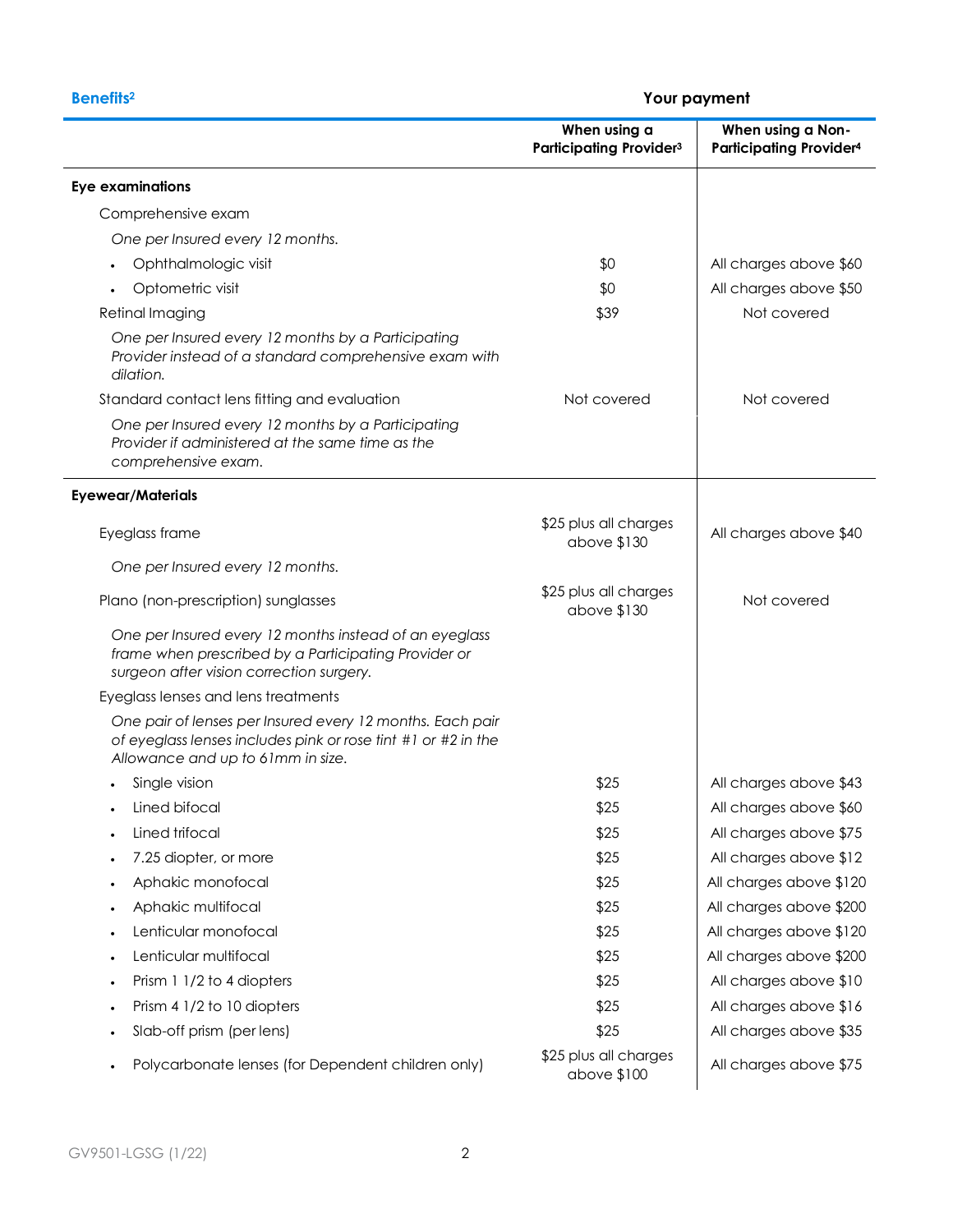# **Benefits<sup>2</sup> Your payment**

|                                                                                                                                                                                                                            | When using a<br><b>Participating Provider3</b> | When using a Non-<br><b>Participating Provider4</b> |
|----------------------------------------------------------------------------------------------------------------------------------------------------------------------------------------------------------------------------|------------------------------------------------|-----------------------------------------------------|
| Polycarbonate photochromic single vision lenses (for<br>Dependent children only)                                                                                                                                           | \$25 plus all charges<br>above \$160           | All charges above \$115                             |
| Standard progressive lenses (no-line bifocals)                                                                                                                                                                             | Not covered                                    | Not covered                                         |
| Premium progressive lenses (no-line bifocals)                                                                                                                                                                              | \$25 plus all charges<br>above \$140           | All charges above \$100                             |
| Anti-reflective lens coating                                                                                                                                                                                               | \$25 plus all charges<br>above \$50            | All charges above \$35                              |
| Photochromic lenses                                                                                                                                                                                                        |                                                |                                                     |
| Single vision                                                                                                                                                                                                              | \$25 plus all charges<br>above \$115           | All charges above \$85                              |
| Lined bifocal                                                                                                                                                                                                              | \$25 plus all charges<br>above \$130           | All charges above \$95                              |
| Lined trifocal                                                                                                                                                                                                             | \$25 plus all charges<br>above \$150           | All charges above \$110                             |
| Premium progressive (no-line bifocals)                                                                                                                                                                                     | \$25 plus all charges<br>above \$200           | All charges above \$150                             |
| Contact lenses                                                                                                                                                                                                             |                                                |                                                     |
| Elective or Non-Elective Contact Lenses are provided per<br>Insured every 12 months. Benefits are provided instead of<br>eyeglass frames and lenses up to the Allowance.<br>Elective (cosmetic/convenience) - hard or soft | \$25 plus all charges                          | All charges above \$130                             |
|                                                                                                                                                                                                                            | above \$130                                    |                                                     |
| Non-Elective (Medically Necessary) - hard                                                                                                                                                                                  |                                                |                                                     |
| Requires a report from the provider and prior<br>authorization from the VPA.                                                                                                                                               |                                                |                                                     |
| Aphakia                                                                                                                                                                                                                    | \$25 plus all charges<br>above \$250           | All charges above \$200                             |
| Anisometropia                                                                                                                                                                                                              | \$25 plus all charges<br>above \$300           | All charges above \$200                             |
| Astigmatism                                                                                                                                                                                                                | \$25 plus all charges<br>above \$300           | All charges above \$200                             |
| Hyopia                                                                                                                                                                                                                     | \$25 plus all charges<br>above \$250           | All charges above \$200                             |
| Keratoconus                                                                                                                                                                                                                | \$25 plus all charges<br>above \$350           | All charges above \$200                             |
| Myopia                                                                                                                                                                                                                     | \$25 plus all charges<br>above \$250           | All charges above \$200                             |
| Non-Elective (Medically Necessary) - soft<br>$\bullet$                                                                                                                                                                     |                                                |                                                     |
| Requires a report from the provider and prior<br>authorization from the VPA.                                                                                                                                               |                                                |                                                     |
| Aphakia                                                                                                                                                                                                                    | \$25 plus all charges<br>above \$250           | All charges above \$250                             |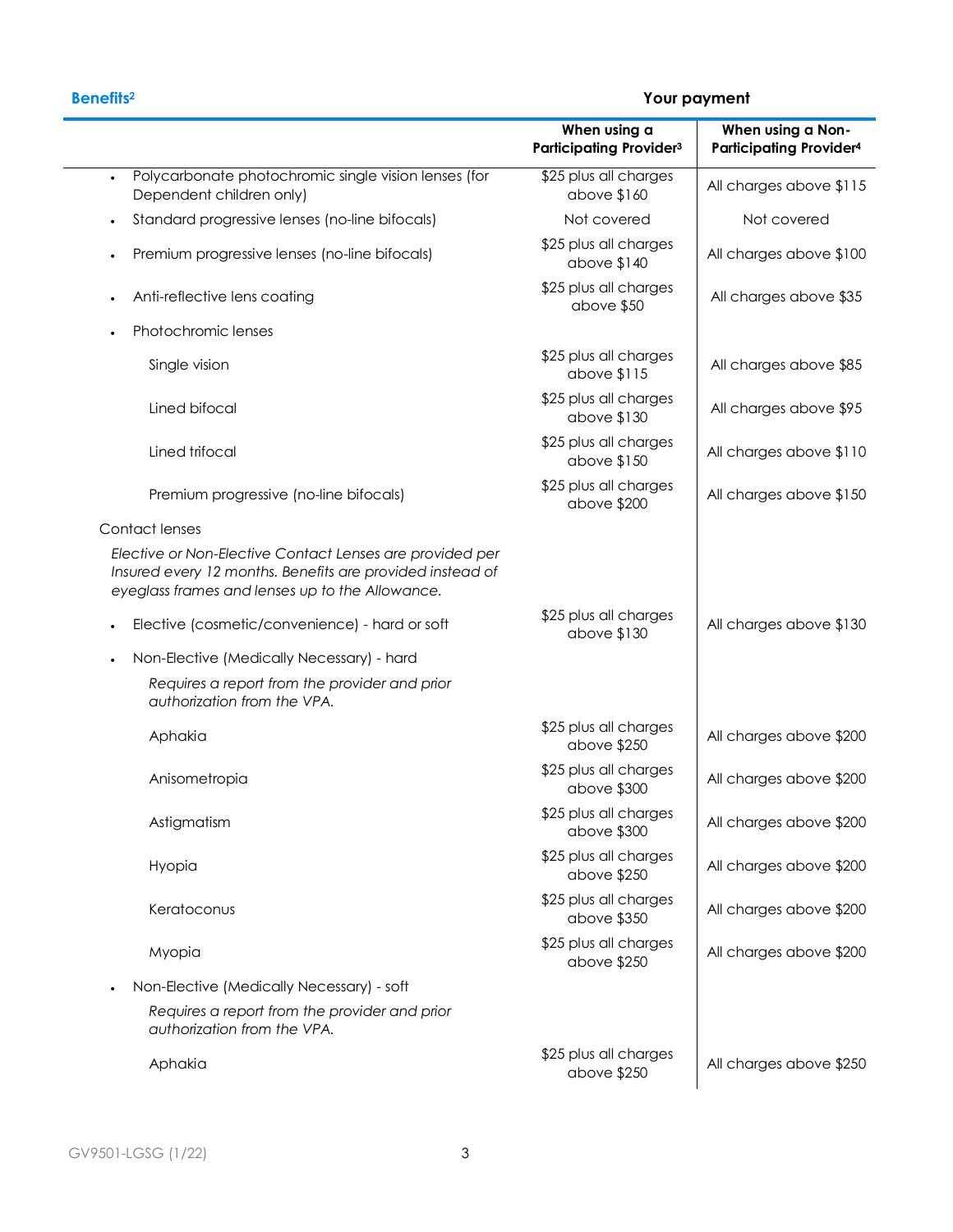## **Benefits<sup>2</sup> Your payment**

|                                                                                                                                                                                   | When using a<br>Participating Provider <sup>3</sup> | When using a Non-<br><b>Participating Provider4</b> |
|-----------------------------------------------------------------------------------------------------------------------------------------------------------------------------------|-----------------------------------------------------|-----------------------------------------------------|
| Anisometropia                                                                                                                                                                     | \$25 plus all charges<br>above \$300                | All charges above \$250                             |
| Astigmatism                                                                                                                                                                       | \$25 plus all charges<br>above \$300                | All charges above \$250                             |
| Hyopia                                                                                                                                                                            | \$25 plus all charges<br>above \$250                | All charges above \$250                             |
| Keratoconus                                                                                                                                                                       | \$25 plus all charges<br>above \$350                | All charges above \$250                             |
| Myopia                                                                                                                                                                            | \$25 plus all charges<br>above \$250                | All charges above \$250                             |
| <b>Other services</b>                                                                                                                                                             |                                                     |                                                     |
| Low-vision testing and equipment                                                                                                                                                  | 25% plus all charges<br>above \$1,000               | Not covered                                         |
| One per Insured every 12 months by a Participating<br>Provider. Exam must be Medically Necessary, requires a<br>report from the provider and prior authorization from the<br>VPA. |                                                     |                                                     |
| Diabetes management referral                                                                                                                                                      | \$0                                                 | Not covered                                         |
| One per Insured, per Calendar Year to a Participating<br>Provider when you are known to have or be at risk for<br>diabetes.                                                       |                                                     |                                                     |

## **Notes**

### **1 Certficate of Insurance (COI):**

The Certificate of Insurance (COI) describes the Benefits, limitations, and exclusions that apply to coverage under this Plan. Please review the COI for more details of coverage outlined in this Summary of Benefits. You can request a copy of the COI at any time.

*Capitalized terms are defined in the COI*. Refer to the COI for an explanation of the terms used in this Summary of Benefits.

### **2 Vision Care Services:**

*All vision Benefits are provided through Blue Shield Life's Vision Plan Administrator (VPA).*

*Contact lenses.* The Allowance for contact lenses may be used towards the fitting fees. If you receive Elective or Non-Elective Contact Lenses, no Benefits will be available for eyeglass frames and lenses until you satisfy the Benefit frequency.

## **3 Using Participating Providers:**

*Participating Providers have a contract to provide vision care services to Insureds.* When you receive Covered Services from a Participating Provider, you are responsible for:

- the Copayment, and
- any charges above the stated Allowance, which is the Benefit maximum.